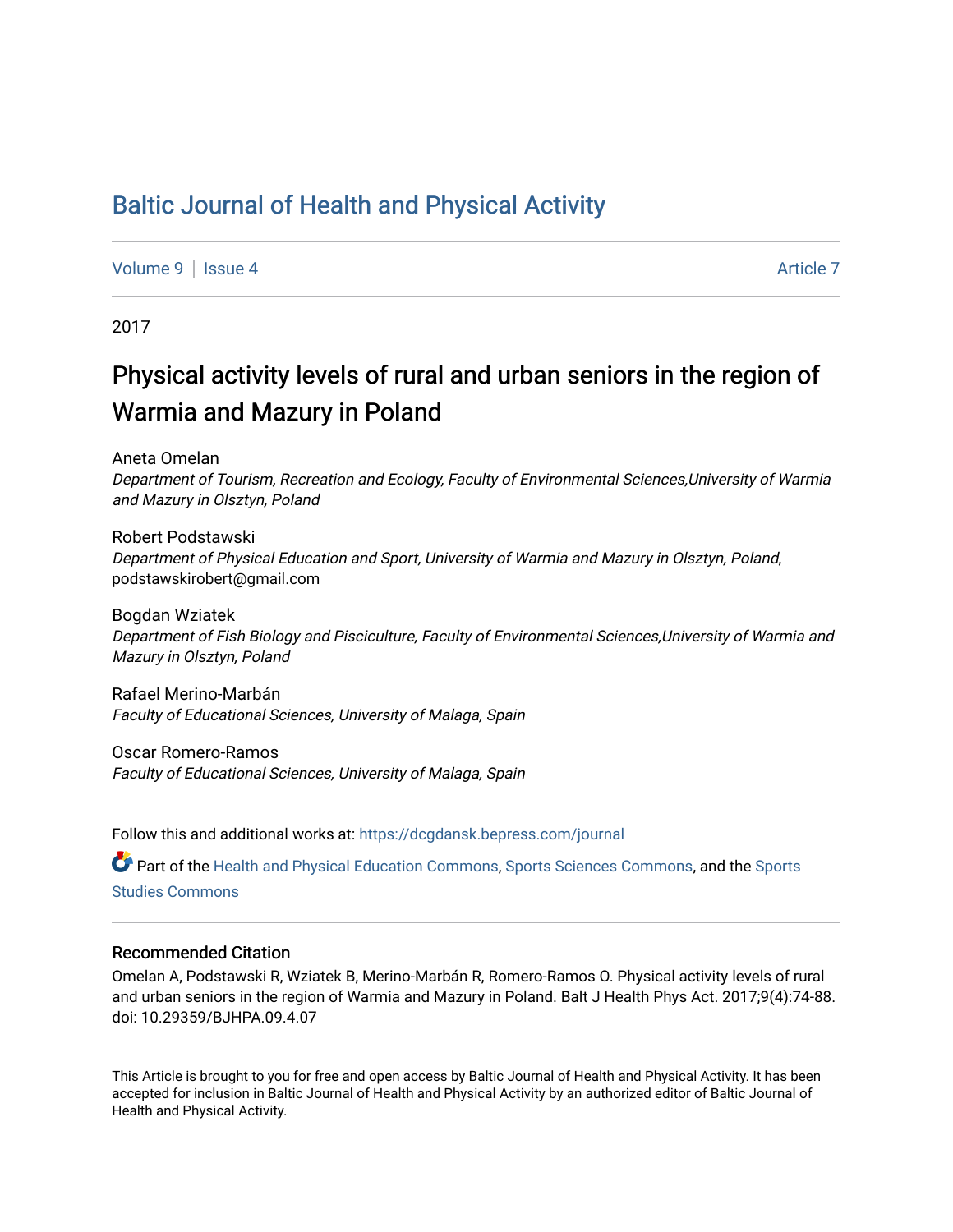**Authors' Contribution:**

- **A** Study Design **B** Data Collection
- **C** Statistical Analysis
- **D** Data Interpretation
- **E** Manuscript Preparation
- **F** Literature Search
- **G** Funds Collection

## **Physical activity levels of rural and urban seniors in the region of Warmia and Mazury in Poland**

**Aneta Omelan1 ABDEFG, Robert Podstawski2 BDEFG, Bogdan Wziątek3 CG, Rafael Merino-Marbán4 E, Oscar Romero-Ramos4 E**

- <sup>1</sup> Department of Tourism, Recreation and Ecology, Faculty of Environmental Sciences, University of Warmia and Mazury in Olsztyn, Poland
- 2 Department of Physical Education and Sport, University of Warmia and Mazury in Olsztyn, Poland
- <sup>3</sup> Department of Fish Biology and Pisciculture, Faculty of Environmental Sciences, University of Warmia and Mazury in Olsztyn, Poland
- 4 Faculty of Educational Sciences, University of Malaga, Spain

| abstract           |                                                                                                                                                                                                                                                                                                                                                                                                                                                                                                                                                                                                                                    |
|--------------------|------------------------------------------------------------------------------------------------------------------------------------------------------------------------------------------------------------------------------------------------------------------------------------------------------------------------------------------------------------------------------------------------------------------------------------------------------------------------------------------------------------------------------------------------------------------------------------------------------------------------------------|
| <b>Background</b>  | A sedentary lifestyle may lead to infirmity or disability. This study was undertaken to<br>evaluate the physical activity (PA) levels of rural and urban seniors $(60+)$ in Poland.                                                                                                                                                                                                                                                                                                                                                                                                                                                |
| Material/Methods   | The study was conducted on 274 seniors (60+, 146 urban dwellers, 128 rural dwellers).<br>An interview questionnaire was used to collect data. The results were analyzed statistically<br>using descriptive statistics, and a significance test was applied to determine differences<br>between the two subpopulations ( $\alpha = 0.05$ ).                                                                                                                                                                                                                                                                                         |
| <b>Results</b>     | Urban seniors had significantly ( $p = 0.0007$ ) higher PA levels than rural seniors. The<br>majority of physically active seniors did not meet the World Health Organization's<br>recommendations on physical activity. In both groups, the most popular type of PA was<br>walking. A large percentage of the rural population preferred dancing, whereas cycling was<br>more popular among urban respondents (for both $p = 0.0001$ ). The majority of urban and<br>rural respondents evaluated their physical fitness (PF) levels as high (63.70% and 54.68%,<br>respectively), and 7.66% declared to have very high PF levels. |
| <b>Conclusions</b> | Efforts should be made to increase the PA levels among seniors, in particular in rural areas<br>where the operations of welfare organizations should be expanded to include education<br>and promotion of physical culture.                                                                                                                                                                                                                                                                                                                                                                                                        |
| Key words          | physical activity, seniors 60+, urban and rural residents                                                                                                                                                                                                                                                                                                                                                                                                                                                                                                                                                                          |

#### **article details**

| <b>Article statistics</b>    | Word count: 6,270; Tables: 4; Figures: 0; References: 50                                                                                                                                                                                                                                                                                                                                                                                                                                                                                                                                                                                                                                                                                                                                                                                                      |
|------------------------------|---------------------------------------------------------------------------------------------------------------------------------------------------------------------------------------------------------------------------------------------------------------------------------------------------------------------------------------------------------------------------------------------------------------------------------------------------------------------------------------------------------------------------------------------------------------------------------------------------------------------------------------------------------------------------------------------------------------------------------------------------------------------------------------------------------------------------------------------------------------|
|                              | Received: March 2017; Accepted: November 2017; Published: December 2017                                                                                                                                                                                                                                                                                                                                                                                                                                                                                                                                                                                                                                                                                                                                                                                       |
| <b>Full-text PDF:</b>        | http://www.balticsportscience.com                                                                                                                                                                                                                                                                                                                                                                                                                                                                                                                                                                                                                                                                                                                                                                                                                             |
| Copyright                    | © Gdansk University of Physical Education and Sport, Poland                                                                                                                                                                                                                                                                                                                                                                                                                                                                                                                                                                                                                                                                                                                                                                                                   |
| Indexation:                  | Celdes, Clarivate Analytics Emerging Sources Citation Index (ESCI), CNKI Scholar (China National Knowledge<br>Infrastructure), CNPIEC, De Gruyter - IBR (International Bibliography of Reviews of Scholarly Literature in<br>the Humanities and Social Sciences), De Gruyter - IBZ (International Bibliography of Periodical Literature in<br>the Humanities and Social Sciences), DOAJ, EBSCO - Central & Eastern European Academic Source, EBSCO -<br>SPORTDiscus, EBSCO Discovery Service, Google Scholar, Index Copernicus, J-Gate, Naviga (Softweco, Primo<br>Central (ExLibris), ProQuest - Family Health, ProQuest - Health & Medical Complete, ProQuest - Illustrata: Health<br>Sciences, ProQuest - Nursing & Allied Health Source, Summon (Serials Solutions/ProQuest, TDOne (TDNet),<br>Ulrich's Periodicals Directory/ulrichsweb, WorldCat (OCLC) |
| <b>Funding:</b>              | This research received no specific grant from any funding agency in the public, commercial, or not-for-profit<br>sectors.                                                                                                                                                                                                                                                                                                                                                                                                                                                                                                                                                                                                                                                                                                                                     |
| <b>Conflict of interest:</b> | Authors have declared that no competing interest exists.                                                                                                                                                                                                                                                                                                                                                                                                                                                                                                                                                                                                                                                                                                                                                                                                      |
| <b>Corresponding author:</b> | Robert Podstawski, PhD, Department of Physical Education & Sport, University of Warmia & Mazury in Olsztyn,<br>Prawocheńskiego 7, 10-720 Olsztyn, Poland. tel. (+4889) 523 33 08), mobile: +48 601652527,<br>E-mail: podstawskirobert@gmail.com                                                                                                                                                                                                                                                                                                                                                                                                                                                                                                                                                                                                               |
| <b>Open Access License:</b>  | This is an open access article distributed under the terms of the Creative Commons Attribution-Non-commercial<br>4.0 International (http://creativecommons.org/licenses/by-nc/4.0/), which permits use, distribution, and<br>reproduction in any medium, provided the original work is properly cited, the use is non-commercial and is<br>otherwise in compliance with the license.                                                                                                                                                                                                                                                                                                                                                                                                                                                                          |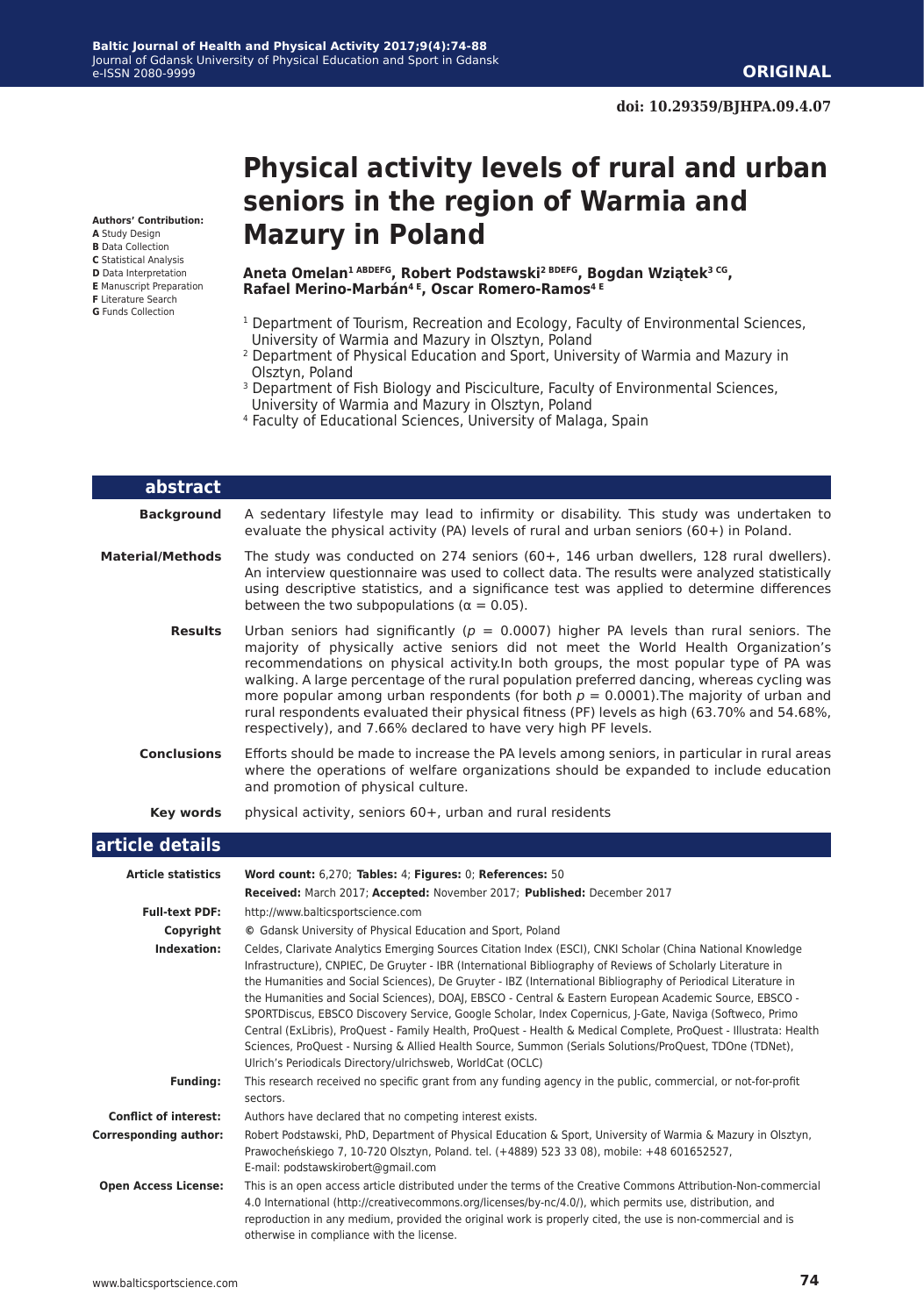## **introduction**

In recent decades, many countries around the world have witnessed revolutionary social and economic changes that have led to a significant increase in life expectancy. This phenomenon has been extensively studied in the realm of social, economic and medical sciences. In highly industrialized countries, dwindling population growth and population aging have become a fact and a pressing problem. According to estimates, every fifth citizen in the world will be 60 years old, and every sixth citizen will be older than 65 by 2050 [1], and the senior population will increase from 841 million to 2 billion [2]. This problem also applies to Poland where demographic changes proceed rapidly. In 2013, Poland had a population of 38.5 million, including 5.7 million citizens aged 65 and older. In 1989–2013, the elderly population of Poland increased by nearly 1.9 million to account for 14.7% of the country's total population<sup>1</sup> [3]. The population of people older than 80 is growing most dynamically. There are 1,483,000 senior citizens older than 80 who account for 4% of Poland's population. Such dynamic changes in the demographic structure will affect all areas of life in contemporary societies, beginning with housing to market services and the Internet [4], and they will contribute to significant social and economic problems [5, 6].

Complex measures and strategies are required to alleviate the burden posed by an aging population. In addition to increasing birth rates, active measures are also needed to improve senior citizens' quality of life. Regardless of the alarming forecasts, aging is a natural and inevitable process. From both the individual and the social point of view, the greatest challenge is to keep senior citizens in good physical and mental health. The process of maintaining a positive attitude and good health during retirement is known as positive aging. Positive aging also implies the absence of disability, physical and mental independence and an active lifestyle [7, 8]. Physical activity is the key prerequisite for achieving this goal [9].

#### **physical activity of senior citizens**

A physically active lifestyle significantly contributes to the health and wellbeing of senior citizens. A sedentary lifestyle speeds up involutionary changes, and it may lead to infirmity or disability [10, 11]. According to Leveille et al. [12], physical activity (PA) plays a key role in preventing disability in seniors, and the risk of infirmity is twice higher among elderly with a sedentary lifestyle than in seniors who remain physically active.

The level of physical fitness (PF) often declines in senior citizens who develop various geriatric syndromes, such as cognitive impairment, depression and incontinence. Those chronic conditions lead to the loss of independence, and the affected persons require care [13]. Physical activity contributes to positive aging; it improves the quality of life and can be the best "medicine" for declining health in the senior population [14]. Quality of life (QOL) is a broad concept that encompasses good health [15] as well as physical, material, social and emotional wellbeing, personal growth and activity [16, 17]. Regular PA improves physical and emotional wellbeing, and it slows down the decline in PF levels. In the elderly population, PA has both preventive and therapeutic roles. It reduces the risk of obesity and cardiovascular diseases, lowers blood pressure, improves physical capacity, sleep quality, nutrient absorption, visual

<sup>1</sup> According to the Central Statistical Office (2014), children and young people account for only 18% of the Polish population.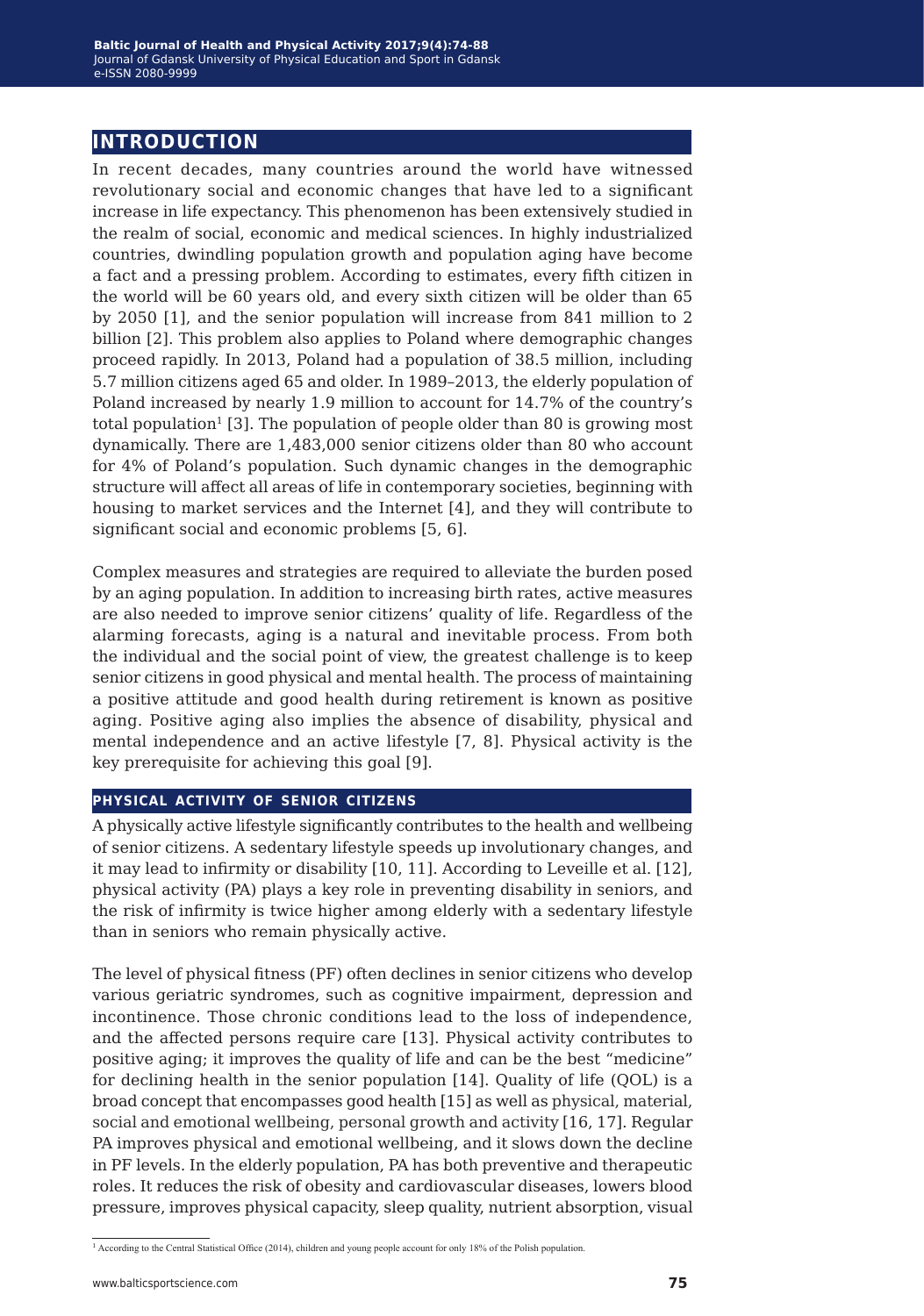perception and psychomotor skills, thus contributing to independence and greater life satisfaction [18, 19, 20]. Physical activity significantly lowers the frequency of a trial fibrillation episodes [21], decreases mortality associated with cardiovascular diseases [22] and improves the mental wellbeing of senior citizens. Regular physical exercise can slow down involutionary changes and enhance older citizens' independent living skills [23]. The above has important social implications because healthy seniors contribute to a reduction in healthcare and welfare spending [24]. Elderly citizens often become neophobic towards physical activity; they are reluctant to exercise and avoid vigorous physical exertion, which may contribute to involutionary processes [25]. For this reason, senior citizens should be educated about the benefits of physical activity to make exercise a regular part of their lifestyles [26, 27, 28]. The aim of this study was to describe the physical activity levels of rural and urban citizens aged 60 years and older in the region of Warmia and Mazury in Poland.

## **materials and methods**

#### **motivation for research**

The present study was undertaken to evaluate the PA levels of senior citizens living in the investigated region. Poland has undergone rapid social and economic transformations in recent decades, and the authors were hoping to analyze the influence of those changes on senior citizens inhabiting rural areas. The rural seniors' lifestyles, in particular the importance of PA in their daily routines, constitute a very interesting topic of scientific inquiry.

#### **procedures**

The study was performed in observance of the provisions of the Declaration of Helsinki and upon the prior consent of the Bioethics Committee of the University of Warmia and Mazury in Olsztyn (UWM). All respondents gave their written consent to participate in the study.

#### **participants**

The study was conducted in January 2016 in the Region of Warmia and Mazury (Poland) among citizens older than 60 years of age. In Warmia and Mazury, incomes are derived mostly from agriculture and tourism. The Federation of Social Work Organizations in the Region of Warmia and Mazury operates a database of senior residents, and it assisted the researchers in selecting the study population and contacting the respondents. A total of 400 seniors were selected for the study, but 76 potential respondents could not be contacted and 50 subjects refused to participate; therefore, the study was conducted on a population of 274 senior citizens. Seniors living in typical villages were very difficult to access, but the interviewers managed to survey all respondents in person. According to the definitions of the Norfolk Planning Board and the Institute of Geography and Spatial Organization of the Polish Academy of Sciences, a rural area is a rural territory that is 5 miles (8 km) distant from an urbanized area with a population of 20,000 and 10 miles (16 km) distant from an urbanized area with a population of 10,000 [29, 30]. The respondents surveyed in this study inhabited rural areas separated by a distance of more than 30 km from an urbanized area. Poland is experiencing a rapid growth of suburban areas which attract urban dwellers who continue to commute to work in the city while maintaining their urban lifestyles. The authors intended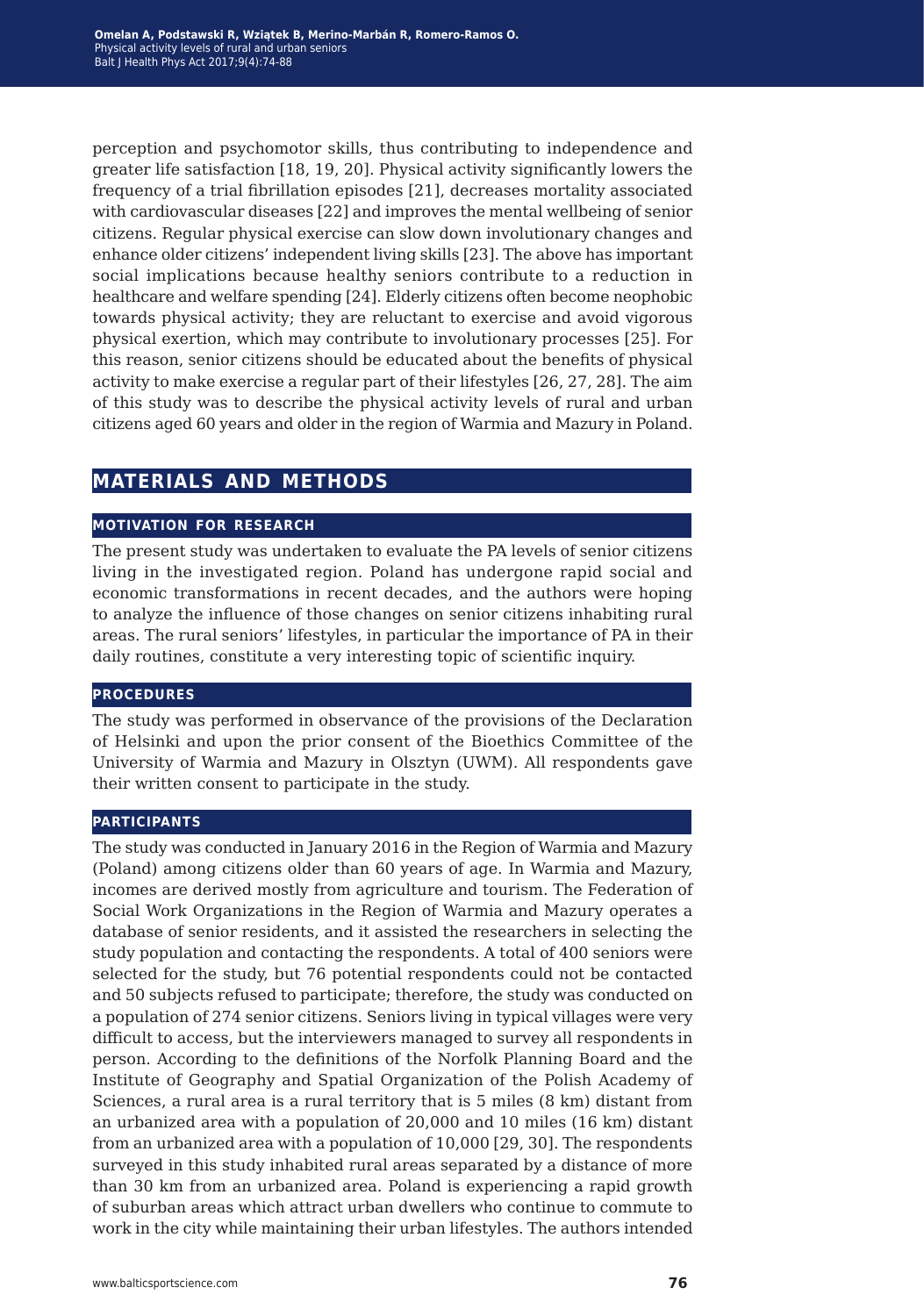to reach senior citizens who had lived and worked in traditional villages all their lives and had never had any links with urban areas. Urban seniors were much easier to survey because they are often members of formal and informal communities; they participate in various types of activities, are keen on exploring the world and more willing to participate in research studies.

The minimum age requirement for the study was 60 years, in accordance with the World Health Organization's classification of age groups: young-old  $(60-74)$ , old-old  $(75-89)$  and very old  $(90+)$  [31]. The characteristics of the respondents are presented in Table 1.

| Characteristic                                                        | Urban ( $n = 146$ )              |                                | Rural ( $n = 128$ )  |                                  | Total ( $n = 274$ )   |                                  |  |
|-----------------------------------------------------------------------|----------------------------------|--------------------------------|----------------------|----------------------------------|-----------------------|----------------------------------|--|
|                                                                       | N                                | $\frac{0}{0}$                  | N                    | $\frac{0}{0}$                    | N                     | $\frac{0}{0}$                    |  |
| Gender                                                                |                                  |                                |                      |                                  |                       |                                  |  |
| Women<br>Men                                                          | 119<br>27                        | 81.51<br>18.49                 | 84<br>44             | 65.62<br>34.38                   | 203<br>71             | 74.10<br>25.90                   |  |
| Age                                                                   |                                  |                                |                      |                                  |                       |                                  |  |
| Young-old<br>Old-old                                                  | 119<br>27                        | 81.51<br>18.49                 | 119<br>9             | 92.97<br>7.03                    | 238<br>36             | 86.90<br>13.10                   |  |
| Educational background                                                |                                  |                                |                      |                                  |                       |                                  |  |
| University<br>Secondary school<br>Vocational school<br>Primary school | 46<br>82<br>11<br>$\overline{7}$ | 31.50<br>56.16<br>7.55<br>4.79 | 26<br>25<br>34<br>43 | 20.31<br>19.54<br>26.56<br>33.59 | 72<br>107<br>45<br>50 | 26.28<br>39.06<br>16.43<br>18.23 |  |
| Economic status                                                       |                                  |                                |                      |                                  |                       |                                  |  |
| Hiah<br>Satisfactory<br>Average<br>Low                                | 12<br>70<br>61<br>3              | 8.23<br>47.94<br>41.78<br>2.05 | 3<br>52<br>67<br>6   | 2.35<br>40.62<br>52.35<br>4.68   | 15<br>122<br>128<br>9 | 5.50<br>44.50<br>46.70<br>3.30   |  |
| Marital status                                                        |                                  |                                |                      |                                  |                       |                                  |  |
| Married<br>Single                                                     | 73<br>73                         | 50.00<br>50.00                 | 95<br>33             | 74.21<br>25.79                   | 168<br>106            | 61.30<br>38.70                   |  |
| Professionally active                                                 |                                  |                                |                      |                                  |                       |                                  |  |
| Yes<br>No                                                             | 17<br>129                        | 11.64<br>88.36                 | 14<br>114            | 10.94<br>89.06                   | 31<br>243             | 11.30<br>88.70                   |  |

Table 1. Demographic characteristics of the respondents

Women accounted for the majority of the respondents, and the greatest disproportions were noted in urban areas where the vast majority of the participants were female. Most respondents belonged to the young-old category of persons aged 60 to 74 years. None of the participants belonged to the very old category. The majority of the respondents had secondary school education, and persons with vocational education were least numerous in the studied population. Most respondents had satisfactory or average material status. More than half of the participants were married, and the percentage of long-term couples was higher in rural than in urban areas. The vast majority of the respondents were not professionally active.

#### **methods**

The study involved a diagnostic survey and a questionnaire. This method was selected because some senior citizens had impaired verbal skills, and they did not understand the discussed topics. The first part of the questionnaire comprised questions about the respondents' socioeconomic background, including age, gender, place of residence, professional activity, subjective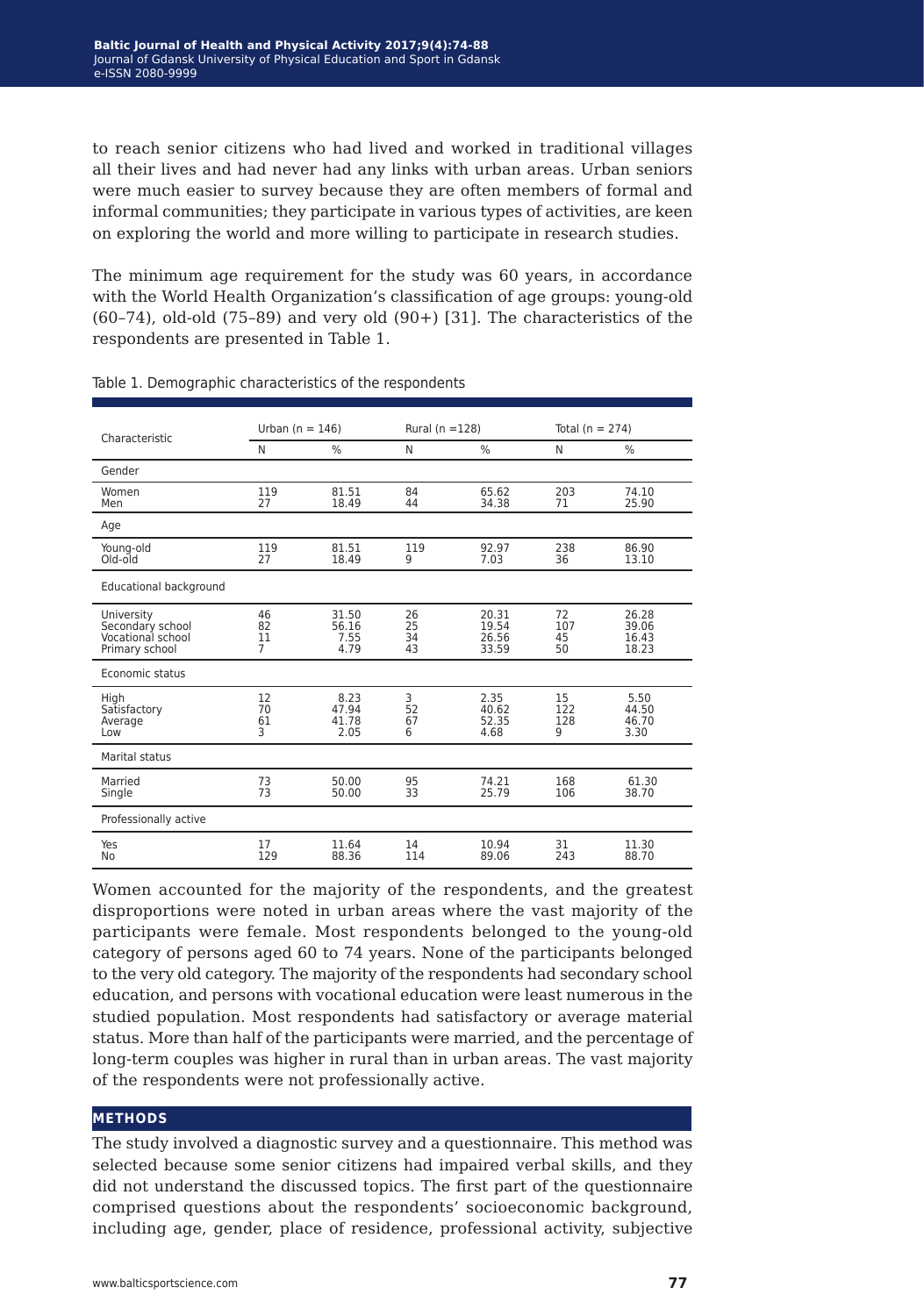evaluation of economic status, and membership in senior organizations. The second part of the questionnaire was dedicated to leisure time activities. The third part focused on PA (motivation, types, results, exercise companions), and it was addressed only to respondents who described themselves as physically active.

#### **statistical analysis**

The results were processed statistically with the use of descriptive statistics (number, percent). The significance of differences between urban and rural seniors was determined in a significance test of two structure coefficients at a significance level of  $\alpha = 0.05$ .

### **results**

Nearly half of the surveyed seniors were members of senior organizations, and a significantly higher percentage of these respondents were urban dwellers (*p* < 0.0001). The compared groups significantly differed in their choice of leisure time activities. Rural seniors most frequently watched television, whereas their urban peers were more likely to read during their free time. The second most popular activity was housework in the group of rural seniors and watching TV in the group of urban dwellers. The percentage of respondents who were physically active in their free time was significantly  $(p = 0.0173)$  higher among urban (13.01%) that rural (5.47%) seniors. No significant differences were noted in the percentage of respondents who had no leisure time or who chose gardening as the preferred pastime. Most rural respondents did not use a computer. Significant differences were observed between participants who used the computer for 1-2 hour daily  $(p = 0.0050)$  and those who spent less than 1 hour in front of the computer each day  $(p = 0.0003)$ .

Significant differences between groups were noted in all answers in the "means of transport" category. In rural areas, the most popular means of transport was a car, followed by cycling, walking and public transport. Most urban seniors preferred walking, followed by driving a car, using public transport and, least often, cycling. The majority of urban and rural respondents evaluated their PF levels as high (63.70% and 54.68%, respectively), and 7.66% declared to have very high PF levels. Significantly more (*p* = 0.0075) rural seniors (8.59%) assessed their PF levels as low. Surprisingly, none of the respondents regarded their PF levels as very low.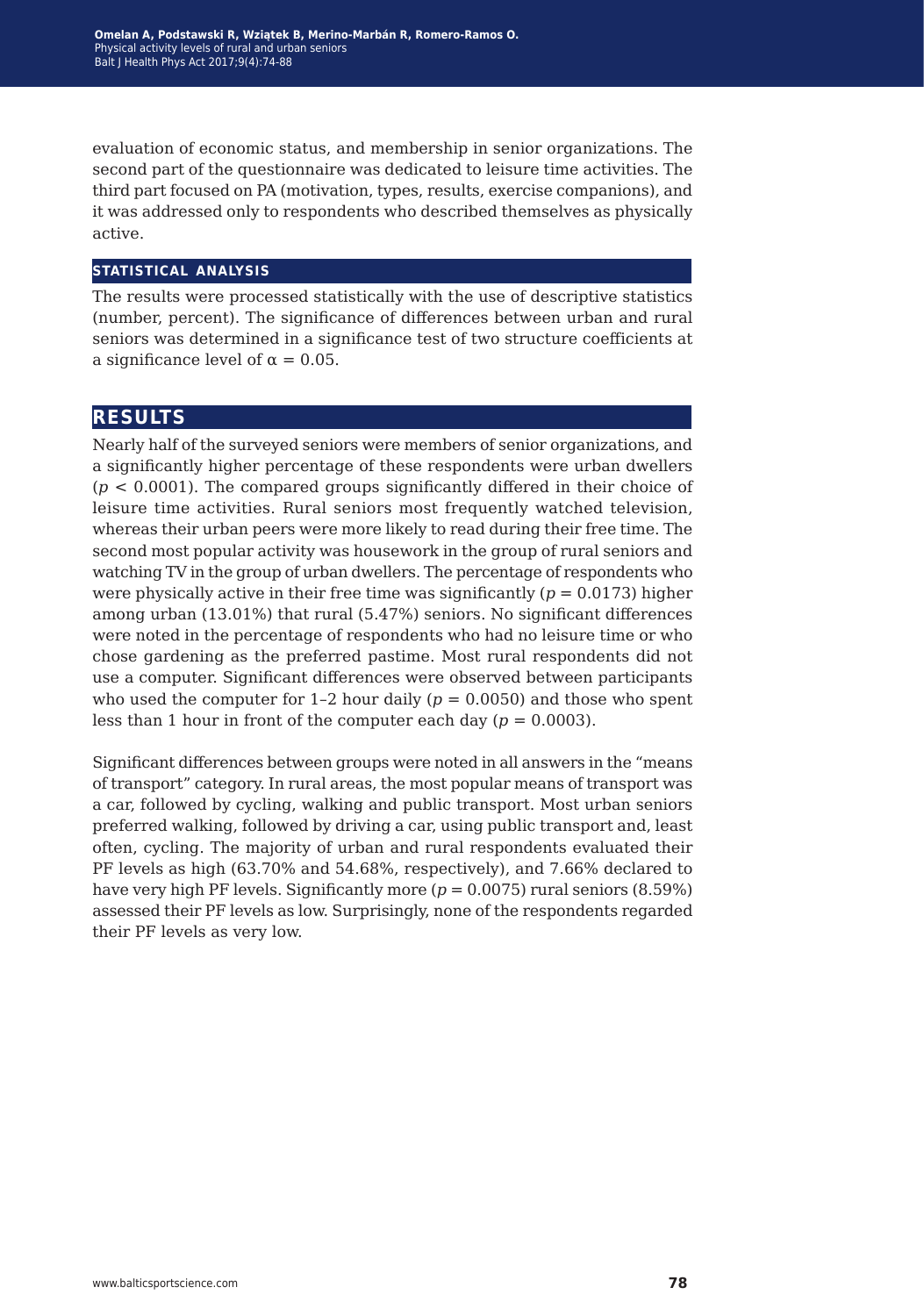| Table 2. Lifestyle and PF levels of the surveyed seniors |  |  |  |
|----------------------------------------------------------|--|--|--|
|----------------------------------------------------------|--|--|--|

|                                                                                                   | Respondents                                                 |                                                           |                                     |                                                  |                                                             |                                                          |                                                                |  |  |
|---------------------------------------------------------------------------------------------------|-------------------------------------------------------------|-----------------------------------------------------------|-------------------------------------|--------------------------------------------------|-------------------------------------------------------------|----------------------------------------------------------|----------------------------------------------------------------|--|--|
| Factor                                                                                            | urban $(N = 146)$                                           |                                                           |                                     | rural ( $N = 128$ )                              |                                                             | total ( $N = 274$ )                                      | р                                                              |  |  |
|                                                                                                   | N                                                           | $\frac{0}{0}$                                             | N                                   | %                                                | N                                                           | $\%$                                                     |                                                                |  |  |
|                                                                                                   | Membership in a senior organization                         |                                                           |                                     |                                                  |                                                             |                                                          |                                                                |  |  |
| Yes<br>No                                                                                         | 94<br>52                                                    | 64.38<br>35.62                                            | 31<br>97                            | 24.22<br>75.78                                   | 125<br>149                                                  | 45.62<br>54.38                                           | p < 0.0001<br>p < 0.0001                                       |  |  |
|                                                                                                   |                                                             |                                                           | Leisure time activities             |                                                  |                                                             |                                                          |                                                                |  |  |
| Watching TV<br>Reading<br>Housework<br>Gardening<br>Physical activity<br>No leisure time<br>Other | 35<br>42<br>26<br>16<br>19<br>6<br>$\overline{\phantom{a}}$ | 23.97<br>28.77<br>17.81<br>10.96<br>13.01<br>4.11<br>1.37 | 46<br>18<br>41<br>13<br>7<br>3<br>0 | 35.94<br>14.06<br>32.03<br>10.16<br>5.47<br>2.34 | 81<br>60<br>67<br>29<br>26<br>9<br>$\overline{\phantom{a}}$ | 29.56<br>21.90<br>24.45<br>10.58<br>9.49<br>3.28<br>0.74 | 0.0094<br>0.0017<br>0.0032<br>0.4151<br>0.0173<br>0.2020<br>ä, |  |  |
|                                                                                                   |                                                             | Daily duration of computer and Internet use               |                                     |                                                  |                                                             |                                                          |                                                                |  |  |
| > 4 h<br>$2-4h$<br>$1-2h$<br>< 1h<br>None                                                         | 6<br>21<br>39<br>37<br>43                                   | 4.11<br>14.38<br>26.72<br>25.34<br>29.45                  | 5<br>12<br>18<br>12<br>81           | 3.91<br>9.38<br>14.06<br>9.38<br>63.28           | 11<br>33<br>57<br>49<br>124                                 | 4.01<br>12.04<br>20.80<br>17.88<br>45.27                 | 0.4664<br>0.1020<br>0.0050<br>0.0003<br>> 0.001                |  |  |
|                                                                                                   |                                                             |                                                           | Main means of transport             |                                                  |                                                             |                                                          |                                                                |  |  |
| Walking<br>Cycling<br>Public transport<br>Car                                                     | 70<br>14<br>23<br>39                                        | 47.95<br>9.59<br>15.75<br>26.71                           | 28<br>35<br>5<br>60                 | 21.88<br>27.34<br>3.92<br>46.86                  | 98<br>49<br>28<br>99                                        | 35.77<br>17.88<br>10.22<br>36.13                         | p < 0.0001<br>0.0001<br>0.0006<br>0.0003                       |  |  |
| Subjective evaluation of PF level                                                                 |                                                             |                                                           |                                     |                                                  |                                                             |                                                          |                                                                |  |  |
| Very high<br>High<br>Average<br>Low<br>Very low                                                   | 11<br>93<br>39<br>3<br>0                                    | 7.53<br>63.70<br>26.72<br>2.05<br>0.00                    | 10<br>70<br>37<br>11<br>0           | 7.82<br>54.68<br>28.91<br>8.59<br>0.00           | 21<br>163<br>76<br>14<br>0                                  | 7.66<br>59.49<br>27.74<br>5.11<br>0.00                   | 0.4507<br>0.0650<br>0.3240<br>0.0075<br>÷.                     |  |  |

#### Table 3. PA levels of seniors

|                                                                                           | Respondents                                           |                                                  |                                    |                                                  |                                 |                                                  |                                                     |  |
|-------------------------------------------------------------------------------------------|-------------------------------------------------------|--------------------------------------------------|------------------------------------|--------------------------------------------------|---------------------------------|--------------------------------------------------|-----------------------------------------------------|--|
| Factor                                                                                    | urban $(N=146)$                                       |                                                  |                                    | rural $(N=128)$                                  |                                 | total $(N=274)$                                  | P                                                   |  |
|                                                                                           | N                                                     | $\%$                                             | N                                  | N                                                | $\frac{0}{0}$                   | N                                                |                                                     |  |
|                                                                                           |                                                       |                                                  | Need for PA                        |                                                  |                                 |                                                  |                                                     |  |
| Yes<br>No<br>Limited                                                                      | 126<br>5<br>15                                        | 86.30<br>3.43<br>10.27                           | 89<br>10<br>29                     | 69.53<br>7.81<br>22.66                           | 215<br>15<br>44                 | 78.47<br>5.47<br>16.06                           | 0.0004<br>0.0548<br>0.0027                          |  |
|                                                                                           |                                                       |                                                  |                                    | Frequency of PA in the past                      |                                 |                                                  |                                                     |  |
| None<br>Less than once a month<br>Once a month<br>Several times a week<br>Daily           | 22<br>49<br>23<br>52<br>0                             | 15.07<br>33.56<br>15.75<br>35.62<br>0.00         | 40<br>40<br>12<br>36<br>0          | 31.25<br>31.25<br>9.37<br>28.13<br>0.00          | 62<br>89<br>35<br>88<br>0       | 22.63<br>32.48<br>12.77<br>32.12<br>0.00         | 0.0007<br>0.3426<br>0.0569<br>0.0923                |  |
|                                                                                           |                                                       |                                                  |                                    | Frequency of PA at present                       |                                 |                                                  |                                                     |  |
| None<br>Less than once a month<br>Once a month<br>Several times a week<br>Daily           | 23<br>6<br>13<br>80<br>24                             | 15.75<br>4.12<br>8.90<br>54.79<br>16.44          | 41<br>10<br>12<br>31<br>34         | 32.03<br>7.81<br>9.38<br>24.22<br>26.56          | 64<br>16<br>25<br>111<br>58     | 23.35<br>5.84<br>9.12<br>40.51<br>21.18          | 0.0008<br>0.0961<br>0.4430<br>p < 0.0001<br>0.01960 |  |
|                                                                                           |                                                       |                                                  | Duration of PA per week            |                                                  |                                 |                                                  |                                                     |  |
| 0 <sub>h</sub><br>< 1 h<br>$1-2h$<br>$2.1 - 4h$<br>4.1–6 h<br>>6h                         | 23<br>19<br>60<br>39<br>5<br>$\mathbf{0}$             | 15.75<br>13.01<br>41.10<br>26.71<br>3.43<br>0.00 | 41<br>22<br>50<br>13<br>2<br>0     | 32.03<br>17.19<br>39.06<br>10.16<br>1.56<br>0.00 | 64<br>41<br>110<br>52<br>7<br>0 | 23.36<br>14.96<br>40.15<br>18.98<br>2.55<br>0.00 | 0.0016<br>0.3558<br>0.7361<br>0.0005<br>0.3465      |  |
| Reasons for lack of PA*                                                                   |                                                       |                                                  |                                    |                                                  |                                 |                                                  |                                                     |  |
| No motivation, laziness<br>Health problems<br>No company<br>No equipment<br>Lack of funds | 12<br>9<br>$\begin{array}{c} 2 \\ 3 \\ 1 \end{array}$ | 44.44<br>33.33<br>7.41<br>11.11<br>3.70          | 18<br>25<br>4<br>8<br>$\mathbf{1}$ | 32.14<br>44.64<br>7.14<br>14.29<br>1.79          | 30<br>34<br>6<br>11<br>2        | 36.14<br>40.97<br>7.23<br>13.25<br>2.41          | 0.1372<br>0.1633<br>0.4802<br>0.3436<br>0.2988      |  |

Notes: \*n = 83 (urban – 27, rural – 56 respondents) because this question was addressed only to respondents who described themselves as physically inactive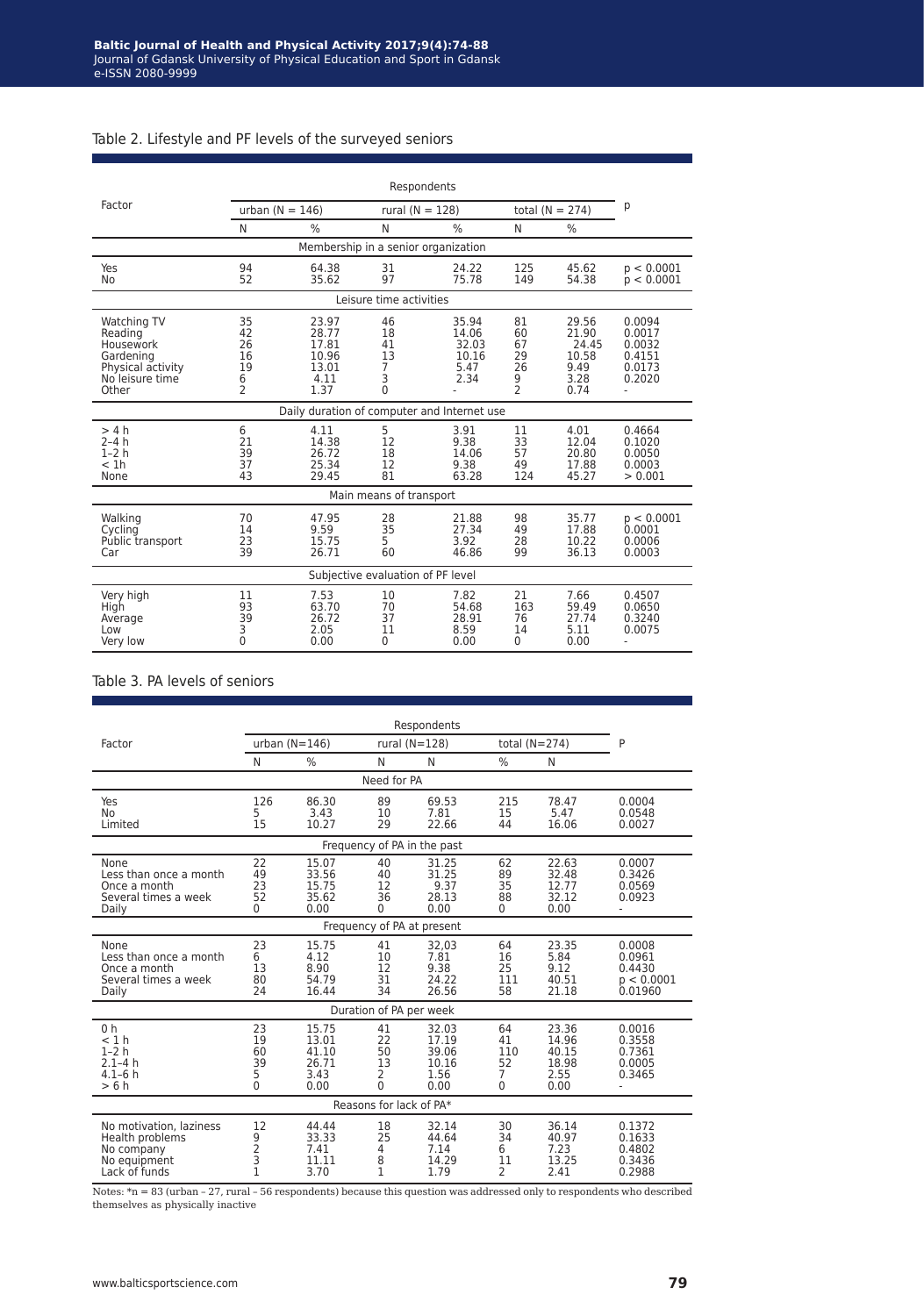The vast majority of urban residents (86.30%) felt the need to be physically active, and the corresponding percentage among rural dwellers was 69.53%. The observed difference was statistically significant ( $p = 0.0004$ ). The percentage of seniors who had a limited need for physical activity was significantly ( $p = 0.0027$ ) higher in rural areas. In the past, 32.12% of the respondents were physically active several times a week, 32.48% –less than once a month, and 12.77% – once a month. No significant differences were observed between groups. Seniors who had led a sedentary lifestyle in the past accounted for 22.63% of the surveyed population. A significant ( $p =$ 0.0007) difference was noted between groups: the percentage of sedentary seniors was twice higher in rural than in urban areas. In the group of rural residents, 32.03% of the polled subjects did not participate in organized physical activities, and the corresponding percentage in urban areas was 15.75%. In the studied population, 26.56% of rural seniors and 16.44% of urban seniors exercised daily, and 54.79% of urban dwellers and 24.22% of rural dwellers exercised several times a week. Significant differences were noted between groups ( $p = 0.008$ ,  $p = 0.01960$ ,  $p < 0.0001$ , respectively). The largest group of respondents (40.15%), regardless of their place of residence, exercised 1-2 hours each week. A significantly higher proportion of urban seniors (26.71%,  $p = 0.0005$ ) devoted 2.1-4 hours to exercise each week, but none of the respondents exercised more than 6 hours per week. Twice as many rural seniors (32.03%) as urban seniors (15.75%) did not exercise at all, and the difference was statistically significant  $(p = 0.0005)$ . Regardless of the place of residence, most respondents did not exercise for health reasons (40.97%) and due to lack of motivation and laziness (36.14%). A significant percentage of seniors did not exercise due to the lack of sports facilities and equipment (13.25%).

|                                                                                  | Respondents              |                                                 |                                                            |                                 |                                 |                                                |                                      |  |
|----------------------------------------------------------------------------------|--------------------------|-------------------------------------------------|------------------------------------------------------------|---------------------------------|---------------------------------|------------------------------------------------|--------------------------------------|--|
| Factor                                                                           | urban $(N = 119)$        |                                                 |                                                            | rural ( $N = 70$ )              |                                 | total ( $N = 189$ )*                           | P                                    |  |
|                                                                                  | N                        | $\frac{0}{0}$                                   | N                                                          | $\frac{0}{0}$                   | N                               | $\frac{0}{0}$                                  |                                      |  |
|                                                                                  |                          |                                                 |                                                            | <b>Motivation for PA</b>        |                                 |                                                |                                      |  |
| Improved PF<br>Weight loss<br>Doctor's orders<br>Life satisfaction               | 40<br>19<br>2<br>58      | 33.61<br>15.97<br>1.68<br>48.74                 | 14<br>11<br>4<br>41                                        | 20.00<br>15.71<br>5.71<br>58.58 | 54<br>30<br>6<br>99             | 28.57<br>15.88<br>3.17<br>52.38                | 0.0046<br>0.4726<br>0.0478<br>0.0385 |  |
| Most popular types of PA*                                                        |                          |                                                 |                                                            |                                 |                                 |                                                |                                      |  |
| Walking/ Nordic walking<br>Dancing<br>Cycling<br>Aerobics<br>Swimming<br>Jogging | 75<br>6<br>16<br>4<br>17 | 63.03<br>5.03<br>13.45<br>3.36<br>0.84<br>14.29 | 40<br>27<br>1<br>$\overline{2}$<br>$\mathbf 0$<br>$\Omega$ | 57.14<br>38.57<br>1.43<br>2.86  | 115<br>33<br>17<br>6<br>1<br>17 | 60.85<br>17.46<br>8.99<br>3.17<br>0.54<br>8.99 | 0.1573<br>0.0001<br>0.0001<br>0.4047 |  |
| Exercise companions                                                              |                          |                                                 |                                                            |                                 |                                 |                                                |                                      |  |
| I exercise alone<br>With family<br>With friends<br>PA class                      | 37<br>18<br>49<br>15     | 31.09<br>15.12<br>41.18<br>12.61                | 42<br>17<br>11<br>0                                        | 60.00<br>24.29<br>15.71         | 79<br>35<br>60<br>15            | 41.80<br>18.52<br>31.74<br>7.94                | P < 0.0001<br>0.0283<br>p < 0.0001   |  |
| Experience benefits of PA                                                        |                          |                                                 |                                                            |                                 |                                 |                                                |                                      |  |
| Yes<br>No                                                                        | 115<br>4                 | 96.64<br>3.36                                   | 69                                                         | 98.57<br>1.43                   | 184<br>5                        | 97.35<br>2.65                                  | 0.1282<br>0.1282                     |  |

Table 4. PA levels of seniors

Notes: \*n = 189 because the successive questions were addressed only to respondents who described themselves as physically active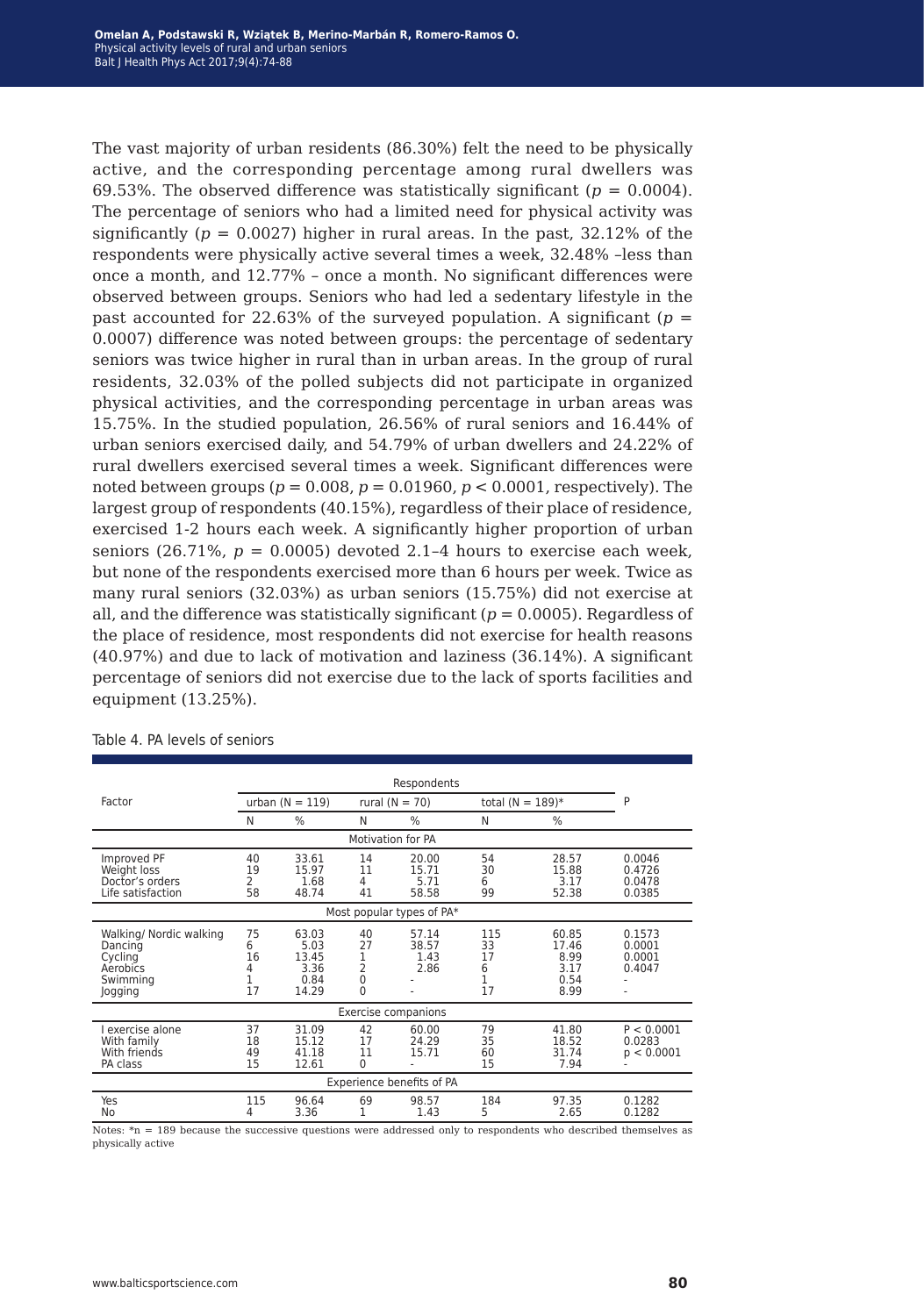More than half of the polled subjects, mostly rural residents  $(58.58\%), p =$ 0.0038), undertook PA to increase their life satisfaction. Nearly a third of the respondents (28.57%), mostly urban seniors  $(p = 0.0046)$ , exercised to improve their PF levels. The remaining reasons for undertaking PA were weight loss (15.88%) and, least frequently, doctor's orders (3.17%). The latter was a more motivational factor for rural inhabitants ( $p = 0.0478$ ). In both groups, the most popular type of PA was walking, including Nordic walking (60.85%), whereas aerobics and swimming (no significant differences between groups) were least popular. A large percentage of the rural population (38.57%) preferred dancing, whereas this type of PA was indicated by only 5.03% of urban dwellers  $(p = 0.0001)$ . The reverse was noted for cycling, which was significantly  $(p = 0.0001)$ . 0.0001) more popular among urban than rural respondents.

Most of the surveyed seniors exercised on their own, and the relevant percentage was significantly (*p* < 0.0001) higher in rural areas. In the studied population, the percentage of seniors  $(60+)$  who exercised with friends reached 41.18% in urban areas and only 15.71% in rural areas ( $p < 0.0001$ ). Rural seniors were also significantly  $(p = 0.0283)$  more likely to exercise in the company of family members. Only urban inhabitants (12.61%) attended organized PA classes. Nearly all physically active respondents experienced the positive effects of exercise, and no significant differences were observed between groups.

### **discussion**

Seniors have more free time once they retire from professional activity. Effective management of free time poses a considerable challenge for many elderly people, and it significantly influences their health and physical well-being. In the surveyed group of seniors aged 60 and older, the most popular pastime was watching TV (29.56%) (Table 2). This leisure activity was significantly (*p* = 0.0092) more popular among rural than urban dwellers. In a US study, seniors above 65 years old watched television three times more often than young persons did [32]. In Poland, watching TV is a popular pastime, and the percentage of Poles who watch television during their spare time has increased significantly in recent decades [33]. In this study, the significant difference between rural and urban seniors (60+) could be attributed to differences in lifestyle resulting from education (rural seniors have markedly lower levels of educational attainment, Table 1) and professional achievement. This difference could also result from access to other types of leisure activities or the awareness that free time can be spent in other ways than watching TV. Urban seniors have access to various activities and attractions that are adapted to their physical and mental capabilities, including art and cultural activities (cinemas, theatres, concerts, exhibitions) that can compete with television. Polish rural areas are devoid of such attractions, and a trip to a cultural event usually requires financial and organizational effort. Senior organizations are rare in rural areas, and in the surveyed population, significantly more (*p* < 0.0001) urban that rural dwellers belonged to senior organizations (Table 2).

Significant differences were not observed only in the percentage of respondents who had no leisure time or who chose gardening as their favorite pastime. A very low percentage (10.16%) of rural seniors who kept gardens initially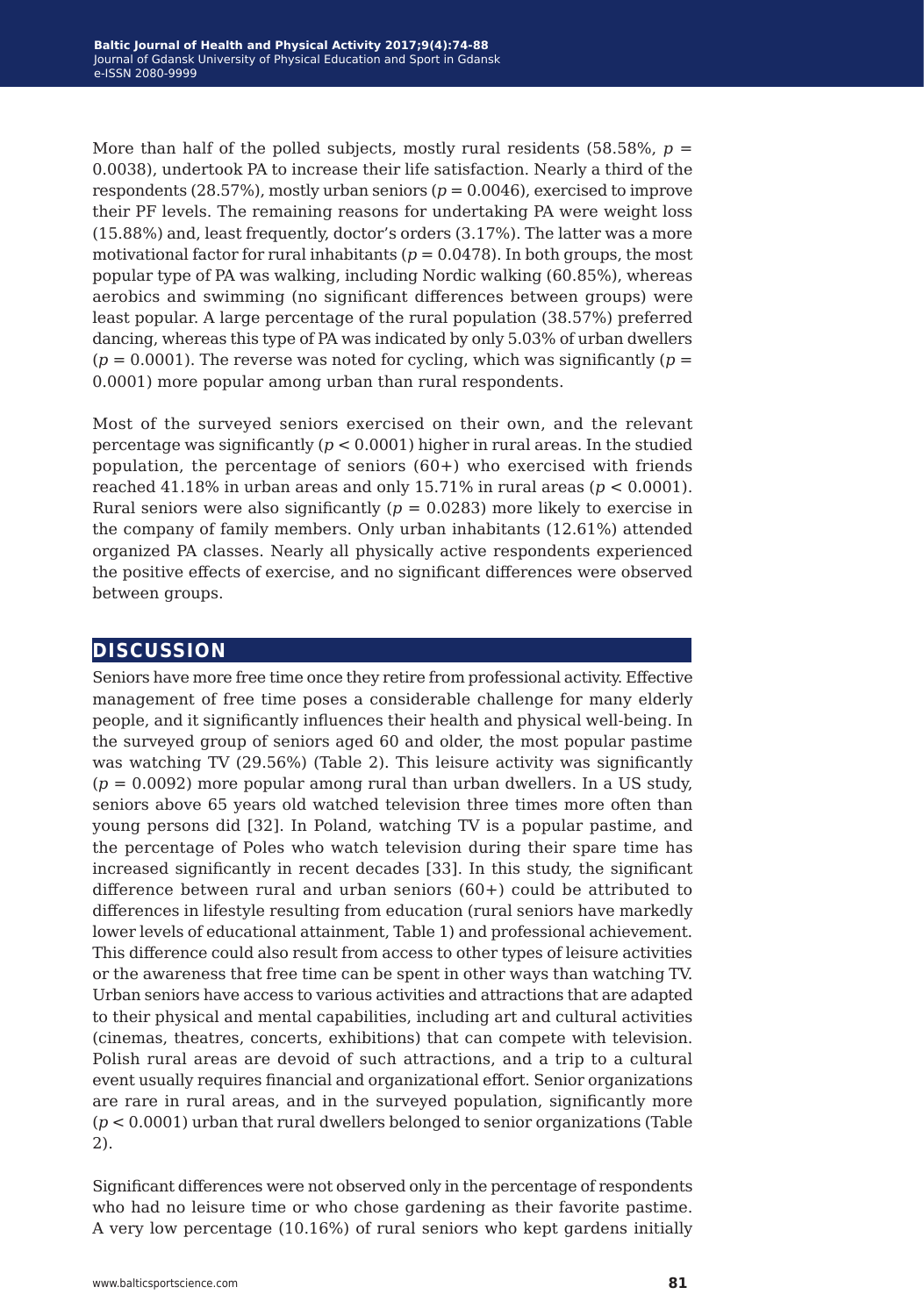seemed highly surprising. In Polish villages, vegetable gardens are part of the rural tradition. However, after some deliberation, the authors concluded that gardening is a utilitarian activity in villages; therefore, most rural respondents would regard it as a daily chore rather than a leisure activity.

The evaluated groups differed significantly with regard to other leisure activities. The largest percentage of urban seniors chose reading (28.77%) which is a widely available and enriching activity. By comparison, reading (19%) is the most popular type of intellectual activity among seniors in Stockholm (43%) [34]. It should be noted that reading reduces the risk of age-related dementia [35]. In this study, reading was selected by only 14.06% of rural respondents, which could be attributed to significantly lower levels of educational attainment and lack of reading culture in rural Poland. In the studied population, housework was performed by 32.03% of rural seniors and 17.81% by urban seniors in their free time. The above does not imply that urban residents are less dedicated to keeping their homes clean, but that they have a different system of values and that they devote more time to enriching and pleasant activities. Urban residents also have better access to cultural activities which effectively compete with housework.

In this study, PA was the most popular pastime for 13.01% of urban seniors and 5.47% of rural seniors ( $p = 0.0173$ ), with a population average of 9.49%. This is not a satisfactory outcome, and the corresponding result will be discussed in greater detail in successive parts of this study.

In the contemporary world, computers and the Internet have become an essential element in the life of individuals of all ages. The computer is a work tool, a source of entertainment and a means of communication for millions of people around the world. Computer technology can have a significant impact on the social life of elderly people [36]. The elderly can learn to use computers, and they search for methods to stay connected and be informed [37]. In this study, the largest percentage of respondents did not use a computer (45.27%), in particular in rural areas (63.28%) (Table 2). The percentage of non-computer literate seniors was twice lower (29.45%) in urban areas, and the difference between groups was statistically significant (*p* > 0.001). In Poland, computers and the Internet became popular at a time when some of the polled subjects had reached retirement age;therefore, they were not required to learn computer literacy skills. Urban seniors who attend Universities of the Third Age (UTA) and belong to other senior organizations have an opportunity to learn how to use computers. They can attend computer classes tailored to the needs and capabilities of senior students, which is probably why more urban seniors are computer literate than their rural peers. Nonetheless, according to the Public Opinion Research Center [38], computer and Internet literacy is generally low among Polish seniors.

This study focused mainly on the PA of senior respondents. According to Hirvensalo et al. [39], past PA is strongly linked with maintaining high levels of PA in old age regardless of chronic conditions that may develop. In this study, the respondents were asked to assess their PA levels in the past (Table 3), and 32.12% of the polled subjects claimed that they had been physically active several times a week. The veracity of this statement is difficult to ascertain, and it is highly probable that most respondents had overestimated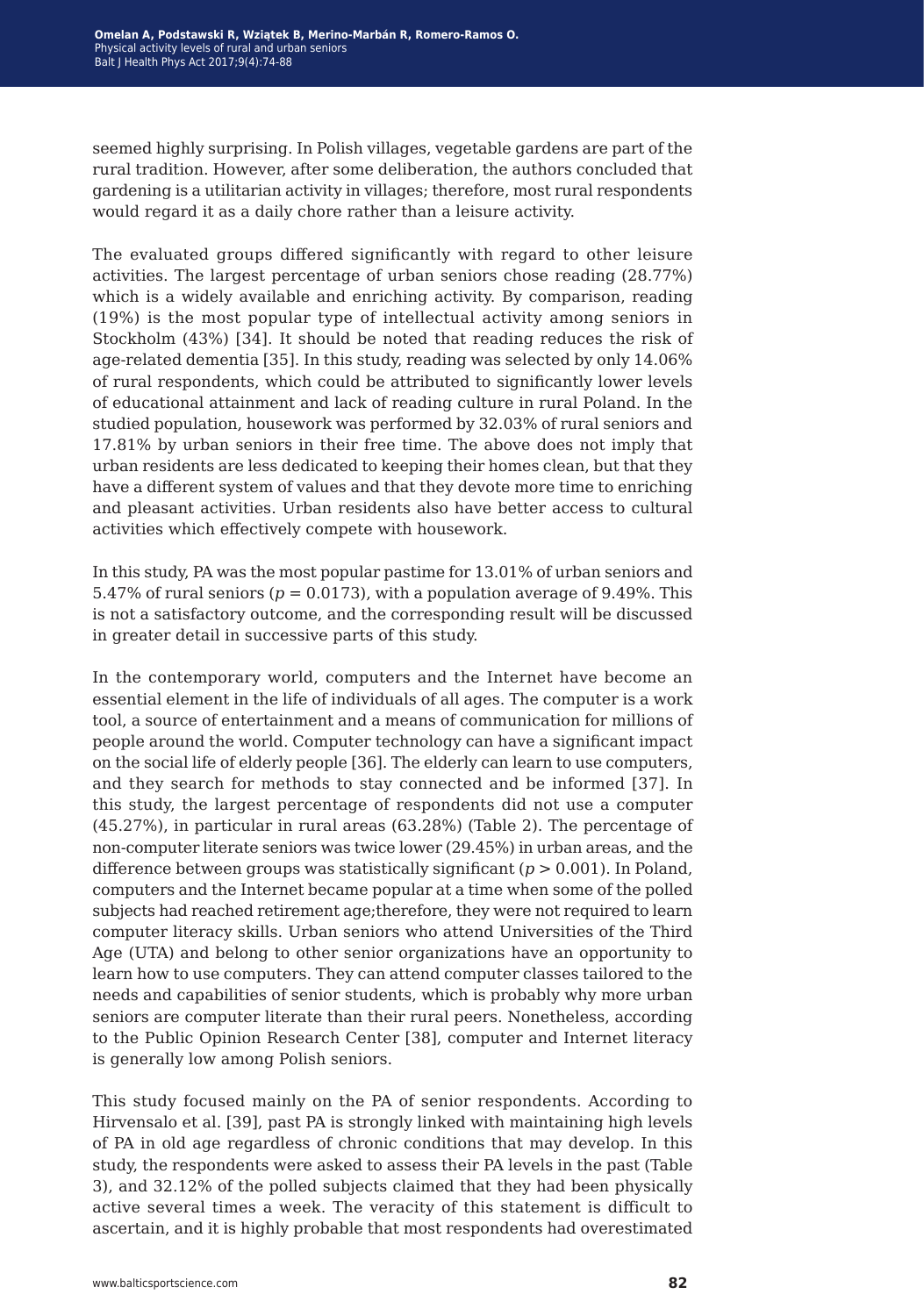their PA levels in youth and adulthood. An analysis of PA levels among Poles in the past decades supports the above conclusion [40, 33]. The number of people who opt for sport and active recreation continues to increase, but the noted growth is not highly dynamic, and at present, only 15.5% of Poles meet the World Health Organization's recommendations on physical activity [41]. Respondents who claimed to be physically active once a month (12.77%), less than once a month (32.48%) or not at all (22.63%) were probably closer to the truth. A significant difference  $(p = 0.0007)$  was observed only in the percentage of respondents who admitted that they had not been physically active in the past, i.e. 31.25% of rural inhabitants and 15.07% of urban dwellers. The results of our survey indicate that the majority of the polled subjects had not been physically active in adulthood, which probably negatively affected their health. Those respondents entered old age without making a lifestyle habit, which is of key importance for positive aging. Urban seniors, in particular those who belong to senior organizations, have many opportunities to develop a fondness for PA, but rural inhabitants are less fortunate. In this study, 86.30% of urban seniors and only 69.53% of rural seniors felt the need to remain physical active  $(p = 0.0004)$  (Table 3). Most urban respondents attended UTA or were members of other senior organizations. According to Jurczak and Przybysz [42], Polish seniors enrolled in UTA are very keen on participating in organized physical activities. Those findings suggest that organized and regular activities aiming to improve seniors' fitness levels and health can encourage elderly citizens to develop a liking for exercise, and the resulting benefits will be felt not only by seniors, but by the entire society.

In the studied population, 32.03% of rural residents did not participate in organized physical activities, whereas the corresponding percentage was twice lower in urban areas (15.75%,  $p = 0.0008$ ). A US study demonstrated that elderly women living in rural areas, in particular women with lower educational status, have a more sedentary lifestyle than their peers in urban areas. Rural inhabitants also encountered more personal limitations to being physically active in their free time [43].

A large group of rural seniors (26.56%) claimed to be physically active every day, whereas only 16.44% or urban respondents exercised on a daily basis  $(p = 0.01960)$  (Table 2). In view of the answers to the remaining questions concerning PA, in particular the preferred leisure activities, and the results of studies investigating PA levels of Polish citizens, it seems that the respondents were not being truthful or misunderstood the concept of PA as a leisure activity, in particular in rural areas. Physical activity performed several times a week seems to be a more plausible scenario, and this option was selected mainly by urban seniors ( $p < 0.0001$ ). The remaining respondents, in both urban and rural areas, were physically active once a month or less.

According to the WHO guidelines, seniors should get a minimum of 150 minutes of moderate-intensity exercise or 75 minutes of vigorous-intensity exercise per week [44]. The Centers for Disease Control and Prevention (CDC) recommend 30 minutes of physical activity every day for seniors [45]. In this study, 14.96% of the respondents exercised less than one hour per week, and 40.15% exercised for 1–2 hours weekly. The PA recommendations for seniors were fulfilled by only a small percentage of the polled seniors of whom only 2.55% exercised for 4–6 hours per week, and 18.98% –for 2–4 hours per week.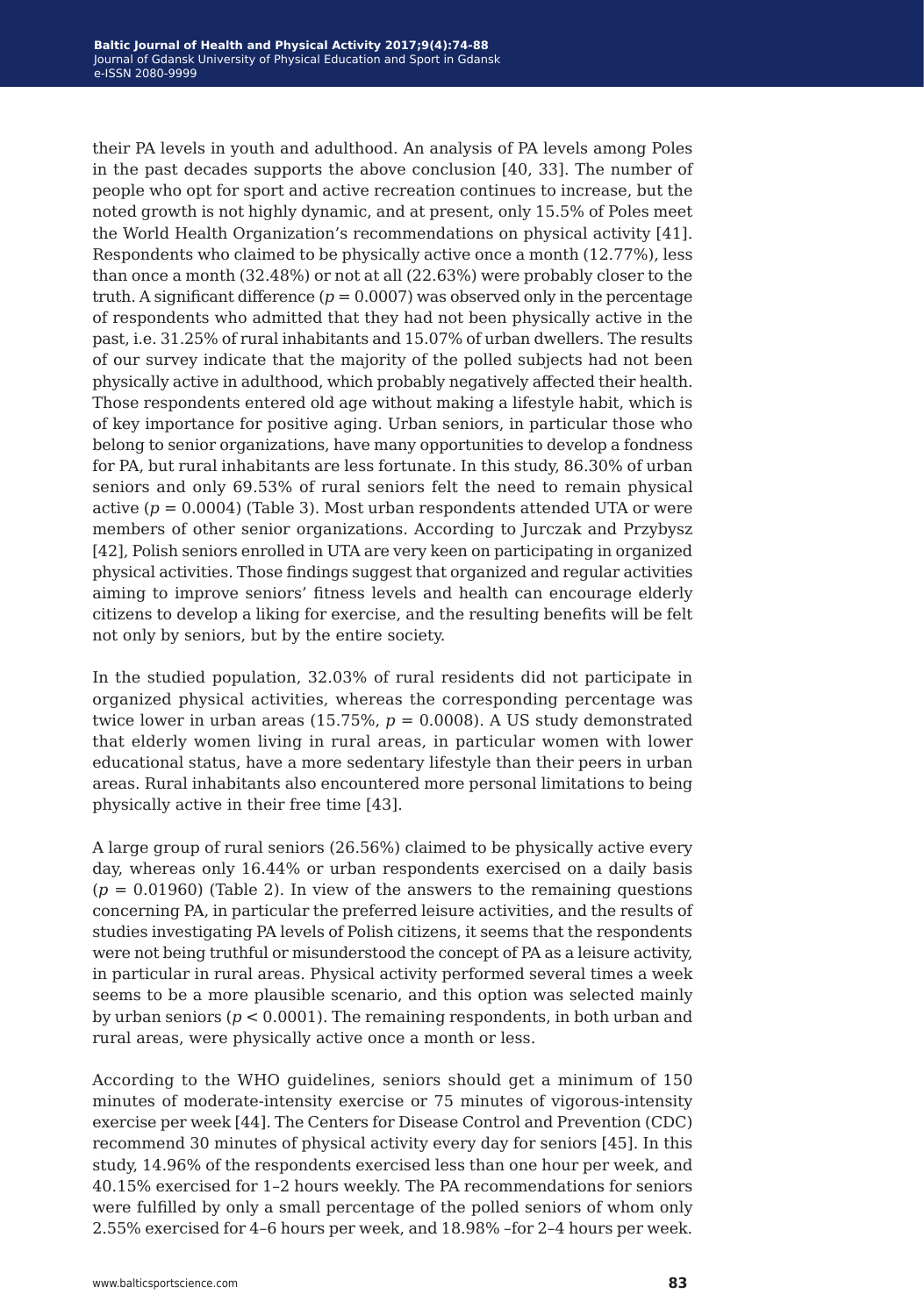The percentage of urban seniors exercising 2–4 hours per week significantly  $(p = 0.0005)$  outweighed the percentage of rural inhabitants. Although  $61.69\%$ of the polled subjects claimed to exercise daily or several times a week, only a fifth of the respondents fulfilled the PA standards recommended by the WHO.

A study of British seniors revealed that 62% of the respondents were not engaged in any form of PA [46]. In this study, 33.3% of the polled subjects claimed to lead a sedentary lifestyle (Table 3). Both urban and rural seniors used similar arguments to justify the lack of physical activity, and no significant differences were noted between groups. The largest group of respondents did not exercise due to health problems. In a study carried out by the Ministry of Sport and Tourism [41], the polled seniors used the same argument to justify their reluctance to move. However, according to the authors of the cited research, the poor health argument is often overused by seniors. Elderly citizens who are willing to exercise can always find activities that are suited to their individual health needs. However, seniors who do not have the required knowledge or access to a medical professional, such as a physiotherapist, are reluctant to exercise in fear of worsening their health. Scottish seniors also claimed that health problems (joint pain, shortness of breath), followed by laziness, prevented them from being physically active [47]. This honest and negative self-appraisal testifies to a high level of self-awareness; nonetheless, it is rather unfortunate that laziness won the battle for seniors' health. The problem is more complex, and it is probably related to the lack of lifetime commitment to exercise. The Scottish study also revealed that the main reason for the respondents' sedentary lifestyle was a lack of interest in PA [47]. Similar results were reported in the MSiT study [41] and by Jurczak and Przybysz [42], who observed that most seniors did not exercise regularly due to low conscientiousness and reluctance to be physically active, which was exacerbated with age. These problems pose a significant challenge for senior caregivers. In this study, shortage of funds was the least frequently indicated obstacle to physical activity.

In a study by Lim and Taylor [27], approximately half of the examined senior population had adequate PA levels. Their results point to the need for new strategies promoting PA among elderly citizens. In our study, the questions in the third part of the questionnaire were answered by 68.97% of the polled seniors from the Region of Warmia and Mazury, which indicates that the above percentage of respondents regarded themselves as physically active. Seniors residing in urban areas (81.50%) were significantly more engaged in organized PA than rural seniors (54.68%), which suggests that the place of residence (urban/rural area) is an important determinant of PA levels in elderly citizens. The above observation can be attributed to numerous factors, such as lifestyle, education or professional attainment, but according to the authors, the main reason for the noted difference is the absence of senior organizations and sports facilities in rural areas. The results of surveys examining changes in Poles' PA levels in the past decades indicate that both urban and rural seniors entered old age without well-formed PA habits. However, urban citizens were given far more opportunities to develop such habits, and the results of our study indicate that they were able to use those opportunities to their advantage.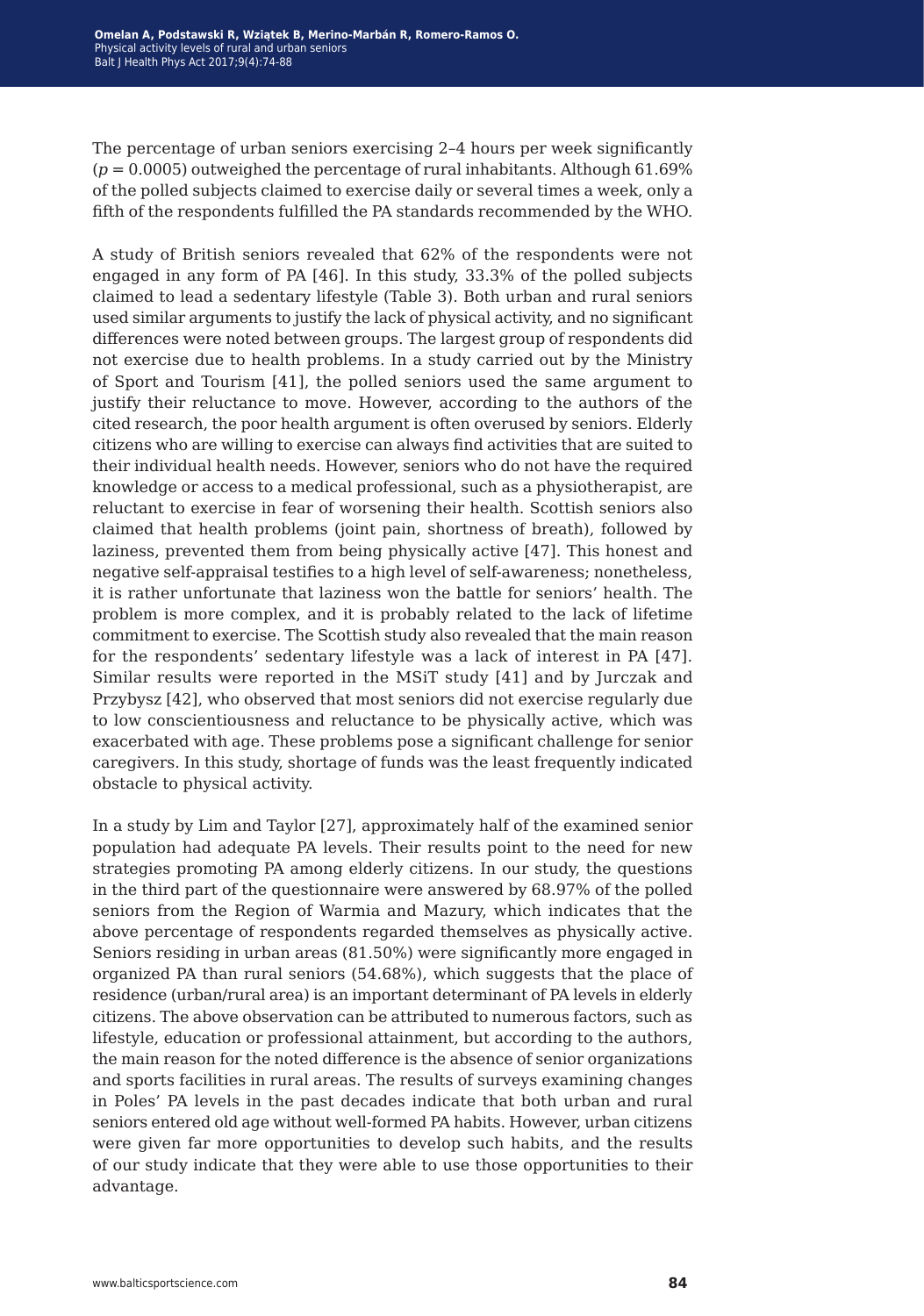In this study, life satisfaction was the main motivation for exercise, and this answer was more frequently given by rural respondents ( $p = 0.0385$ ). The second most common motivational factor was the improvement in PF levels (28.57%) which was more frequently encountered among urban residents  $(p=0.0046)$ . The above findings are compatible with the results of the respondents' self-assessment of PF. More than 60% of the polled subjects evaluated their PF levels as high or very high; therefore, they did not feel the need to become more physically fit in their free time. Weight loss was the main motivational factor for 15.88% of the respondents, and a significant difference was not noted between groups ( $p = 0.4726$ ). Walking was the most popular type of PA for most seniors (Table 4). In a study by Harris et al. [46], walking was also the predominant activity in the corresponding age group. Nordic walking enjoys high popularity in Poland. This type of exercise is highly recommended for the  $60+$  population because it improves circulation, respiratory efficiency and endurance without the risk of exertion. Nordic walking poles prevent joint injuries and help maintain balance [48]. Other studies have also demonstrated that walking, in particular Nordic walking, is the most popular type of PA among Polish seniors [42, 49]. The second most popular type of PA was dancing. A significant (*p* < 0.0001) difference was observed between groups where dancing was the preferred form of exercise for 38.57% of rural seniors but only for 5.03% of urban seniors. The percentage of seniors who cycled was significantly higher (*p* < 0.0001) in the group of urban residents. Numerous observations conducted in rural areas during the study led the researchers to anticipate that cycling would be much more popular among rural seniors. The reason why only a small fraction of rural respondents (1.43%) chose cycling as their preferred form of PA is similar to that noted in the gardening category: in rural areas, cycling is regarded as a means of transport rather than a leisure activity. Jogging was the preferred type of PA for 14.29% of urban seniors, but it was not selected by any rural respondent despite the fact that rural areas offer a much better environment for jogging. Jogging requires effort and a higher level of overall fitness, which could explain why it was relatively unpopular in the analyzed population. Our results indicate that a large percentage of seniors avoid vigorous exercise. Moderate-intensity aerobic exercise is recommended for elderly citizens, and it should be promoted among seniors as a health-promoting activity. Balance and stretching exercises are also highly recommended for seniors [50].

A study of Australian seniors demonstrated that regular PA performed in the company of family and friends significantly improves fitness levels in old age [26]. In our study, the majority of seniors exercised alone (Table 4). A significant difference (*p* < 0.0001) was observed between groups where 60% of rural seniors (most frequent answer) and 31.09% of urban seniors exercised alone. In urban areas, seniors were more likely to exercise in the company of friends. The difference between groups was statistically significant  $(p < 0.0001)$ , where rural seniors were more likely to exercise with family members  $(p = 0.0283)$ and did not participate in organized PA. Our results indicate that rural seniors have far fewer opportunities to remain physically active than urban residents. The observed differences can be attributed mainly to the place of residence and, consequently, access to senior organizations. Urban seniors can participate in organized PA classes as part of UTA courses. Senior organizations enable elderly persons to make new friends and stay socially active, and their members are eager to make the most of such opportunities. For this reason,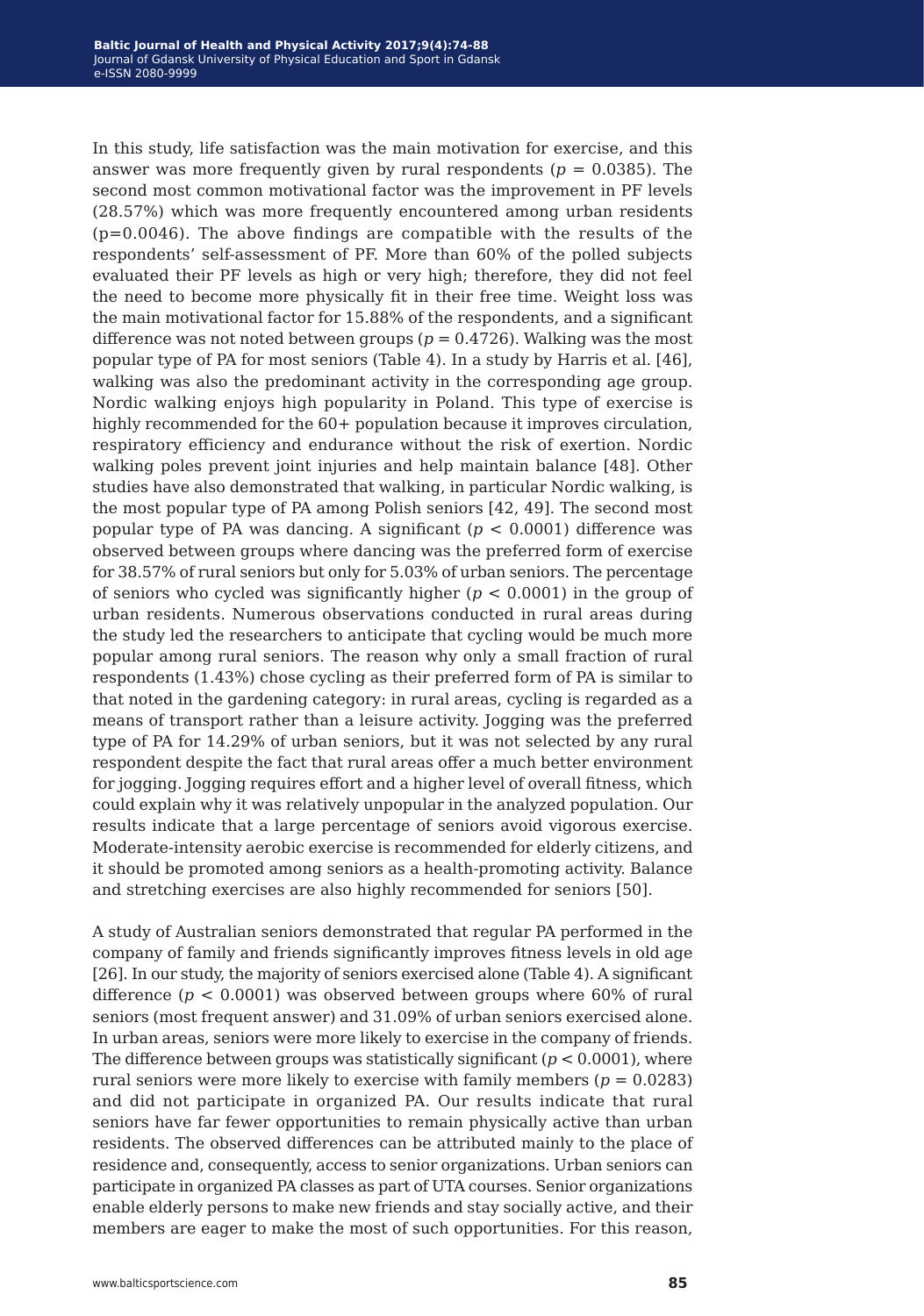urban dwellers find it much easier to find exercise companions outside their families. The situation in rural areas is more complex, and the fact that many rural seniors are not interested in PA exacerbates the problem.

Both rural and urban seniors experienced the benefits of physical exercise (Table 4). This is a very optimistic result which indicates that seniors should also receive support from organizations other than UTA or senior community centers that are not widely accessible in rural areas. Much remains to be done in Polish rural areas which do not receive the required support from national institutions serving the elderly, at least with regard to PA promotion.

## **conclusions**

This study investigated the preferred leisure time activities and PA levels of Polish seniors. Rural and urban inhabitants aged 60 years and older prefer different types of leisure activities, which indicates that the place of residence influences the choice of free time activities. Urban seniors read more and are more physically active, whereas rural seniors watch more television, are less physically active, rarely use the computer and are at much greater risk of digital exclusion.

Most of the surveyed seniors feel the need to be physically active, and this need was expressed by more urban than rural respondents. More urban than rural seniors regard themselves as physically active, but the majority of respondents from both groups did not meet the weekly exercise standards recommended by the WHO and CDC. In both groups, life satisfaction was the main motivating factor for exercise, whereas the main reasons for a sedentary lifestyle were poor health and laziness. According to nearly all urban and rural respondents who declared to be physically active, exercise has a positive influence on their health and wellbeing. Walking is the most popular type of PA among seniors. Despite the declared high level of physical activity, most seniors do not exercise long enough and tend to choose low-intensity physical activities.

## **practical implications of the research**

The results of this study indicate that organized and systematic efforts are required to increase the PA levels of seniors, in particular in rural areas. In Polish rural areas, there is a scarcity of programs and measures popularizing PA among seniors. Rural residents have limited access to sports facilities, PA classes or knowledge about the health benefits of exercise. Rural seniors are characterized by lower educational status than their urban peers, but gaps in education can be compensated for to improve the quality of life of rural residents. Educational programs for seniors are available in UTA which, however, rarely reach the elderly in rural areas. Social work organizations in rural areas mainly focus on welfare services, whereas their operations should be expanded to include education and promotion of physical activity for seniors. Our findings also indicate that physical activity should become a habitual part of the lifestyle of Polish children and adolescents because lifelong physical activity produces the best results and contributes to positive aging.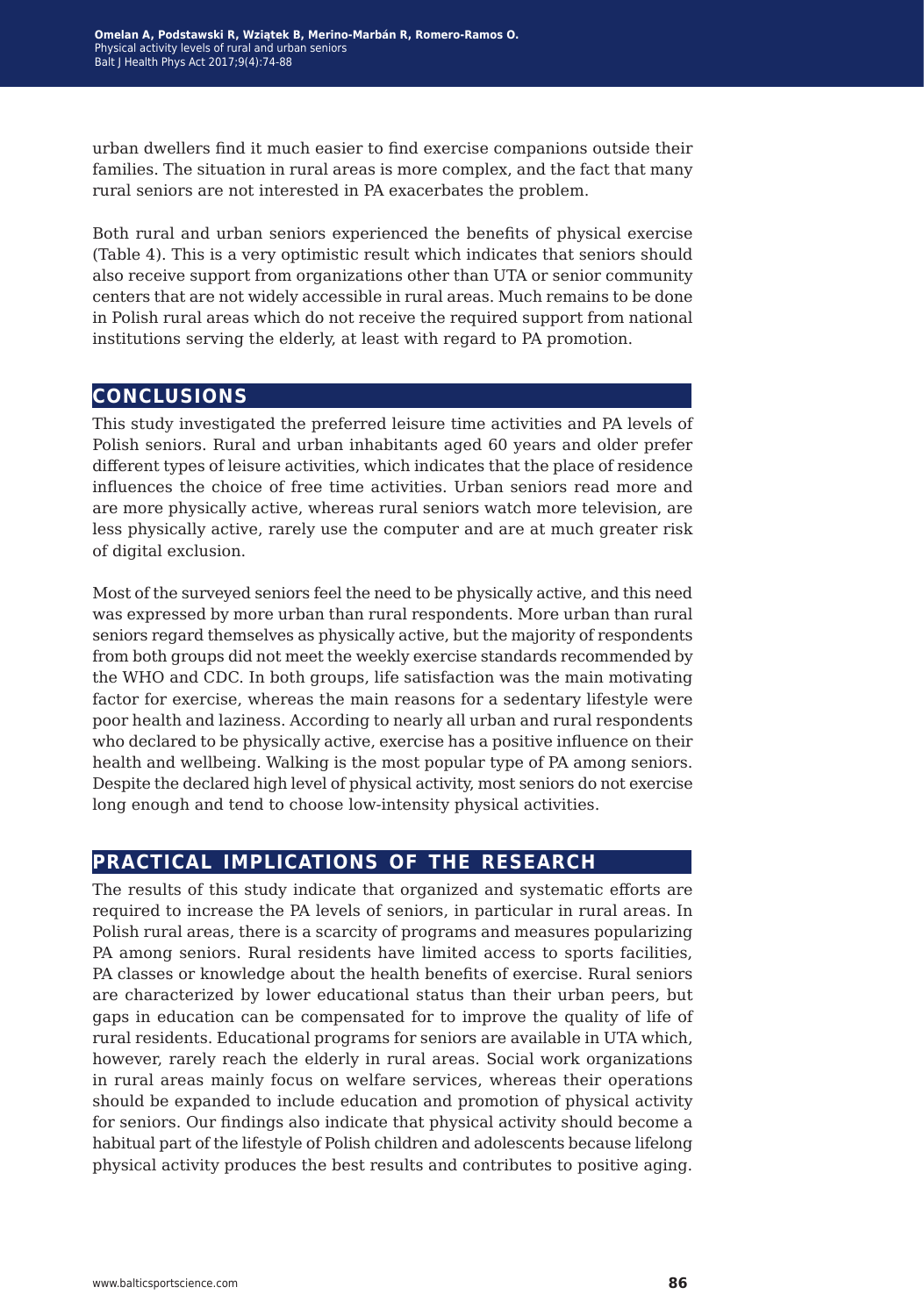#### **references**

- [1] United Nations. Population Division Department of Economic and Social Affairs. World population prospects: The 2000 revision. New York; 2001 [Available http://www.un.org/esa/population/ publications/wpp2000/highlights.pdf] [Accessed on 26 May, 2016].
- [2] United Nations. Department of Economic and Social Affairs.Population Division. World Population Ageing 2013 [Availablehttp://www.un.org/en/development/desa/population/] [Accessed on 26 May, 2016].
- [3] Główny Urząd Statystyczny [Central Statistical Office]. Sytuacja demograficzna osób starszych i konsekwencje starzenia się ludności Polski w świetle prognozy na lata 2014-2050 [The demographic situation of the elderly and the consequences of the ageing of the Polish population in the light of forecasts for the years 2014-2050]. Warszawa; November 2014. Polish.
- [4] Brainsky A, Glick H, Lydick E, et al. The economic cost of hip fractures in community-dwelling older adults: A prospective study. J Am Geriatric Soc. 1997;45(3):281-287. DOI: 10.1111/j.1532-5415.1997. tb00941.x.
- [5] Martinson M, Minkler M. Civic engagement and older adults: A critical perspective. Gerontol. 2006;46(3):318-324. Doi: 10.1093/geront/46.3.318.
- [6] Piette JD, Heisler M, Wagner TH. Problems paying out-of-pocket medication costs among older adults with diabetes. Diabetes Care. 2004;27(2):384-391. http://dx.doi.org/10.2337/diacare.27.2.384.
- [7] Neupert SD, Lachman ME, Whitbourne SB. Exercise self-efficacy and control beliefs predict exercise behavior after an exercise intervention for older adults. J Aging Phys Act. 2009;17(1):1-16.
- [8] Król-Zielińska M, Ciekot M. Assessing physical activity in the elderly: A comparative study of most popular questionnaires. Trends in Sports Sciences 2015;3(22):133-144.
- [9] Straight ChR, Dorfman LR, Cottell KE, Krol JM, Lofgren IE, Dolmenico MJ. Effects of resistance training and dietary changes on physical function and body composition in overweight and obese older adults. J Phys Act Health. 2012;9:875-883.
- [10] Burke L, Lee AH, Jancey J, et al. Physical activity and nutrition behavioural outcomes of a home-based intervention program for seniors: a randomized controlled trial. Int J Behav Nutr Phys Act. 2013;10:14.
- [11] Elsawy B, Higgins KE. Physical activity guidelines for older adults. Am Fam Physician. 2010;81(1):55- 60.
- [12] Leveille SG, Guralnik JM, Ferrucci L, Langlois JA. Aging successfully until death in old age: opportunities for increasing active life expectancy. Am J Epidemiol. 1999;149:654-664.
- [13] Taylor-Piliae RE, Newell KA, Cherin R, Lee MJ, King AC, Haskell WL. Effects of tai chi and Western exercise on physical and cognitive functioning in healthy community-dwelling older adults. J Aging Phys Act. 2010;18:261-279.
- [14] Podstawski R, Omelan A. Movement deficits in elderly adults significance of physical activity in their prevention. Hygeia Publ Health. 2015;50(4):572-580.
- [15] Farquhar M. Elderly people's definitions of quality of life. Soc Sci Med. 1995;41(10):1439-1446.
- [16] Cella DF. Quality of life: Concepts and definition. J Pain Symptom Manag. 1994;9(3):186-192.
- [17] Felce D, Perry J. Quality of life: Its definition and measurement. Res Dev Disabil. 1994;16(1):51-74.
- [18] MacAuley D. The potential benefits of physical activity in older people. Med Sportiv. 2001;5(4):229- 236.
- [19] Hilgenkamp TI, van Wijck R, Evenhuis HM. Physical fitness in older people with ID Concept and measuring instruments: A review. Res Dev Disabil. 2010;31(5):1027-1038. Doi: 10.1016/j. ridd.2010.04.012.
- [20] Davis MG, Fox KR. Physical activity patterns assessed by accelerometry in older people. Eur J Appl Physiol. 2007 July;100(5):581-9. Epub 2006 Oct 25. Doi: 10.1007/s00421-006-0320-8;
- [21] Mozaffarian D, Furberg C, Psaty B, Siscovick D. Physical activity and incidence of atrial fibrillation in older adults. The cardiovascular health study. Circulation. 2008;118:800-807.
- [22] Soares-Miranda L, Sattelmair J, Chaves P, et al. Physical activity and heart rate variability in older adults. The cardiovascular health study. Circulation 2014;129:2100-2110. Doi.org/10.1161/ CIRCULATIONAHA.113.005361
- [23] Lampinen P, Heikkinen RL, Kauppinen M, Heikkinen E. Activity as a predictor of mental well-being among older adults. Aging Ment Health. 2006;10(5):454-466.
- [24] Shankar A, Mc Munn A, Steptoe A. Health-related behaviours in older adults. Relationships with socioeconomic status. Am J Prev Med. 2010;38(1):39-46.
- [25] Hui EH, Rubenstein LZ. Promoting physical activity and exercise in older adults. A Am Med Dir Assoc. 2006 Jun;7(5):310-4. Doi: 10.1016/j.jamda.2006.03.006.
- [26] Booth M, Owen N, BaumanA, Clavisi O, Leslie E. Social-cognitive and perceived environment influences associated with physical activity in older Australians. Prev Med. 2000 July;31(1):15-22.
- [27] Lim K, Taylor L. Factors associated with physical activity among older people-a population-based study. Prev Med. 2005 January;40(1):33-40.
- [28] Jancey JM, Clarke A, Howat P, Maycock B, Lee AH. Perceptions of physical activity by older adults: A qualitative study. Health Educ J. 2009;68(3):196-206.
- [29] Bański J, Wesołowska M. Architectural transformations of residential buildings in rural areas of the Lublin region. Architectonica. 2012;2:174-186.